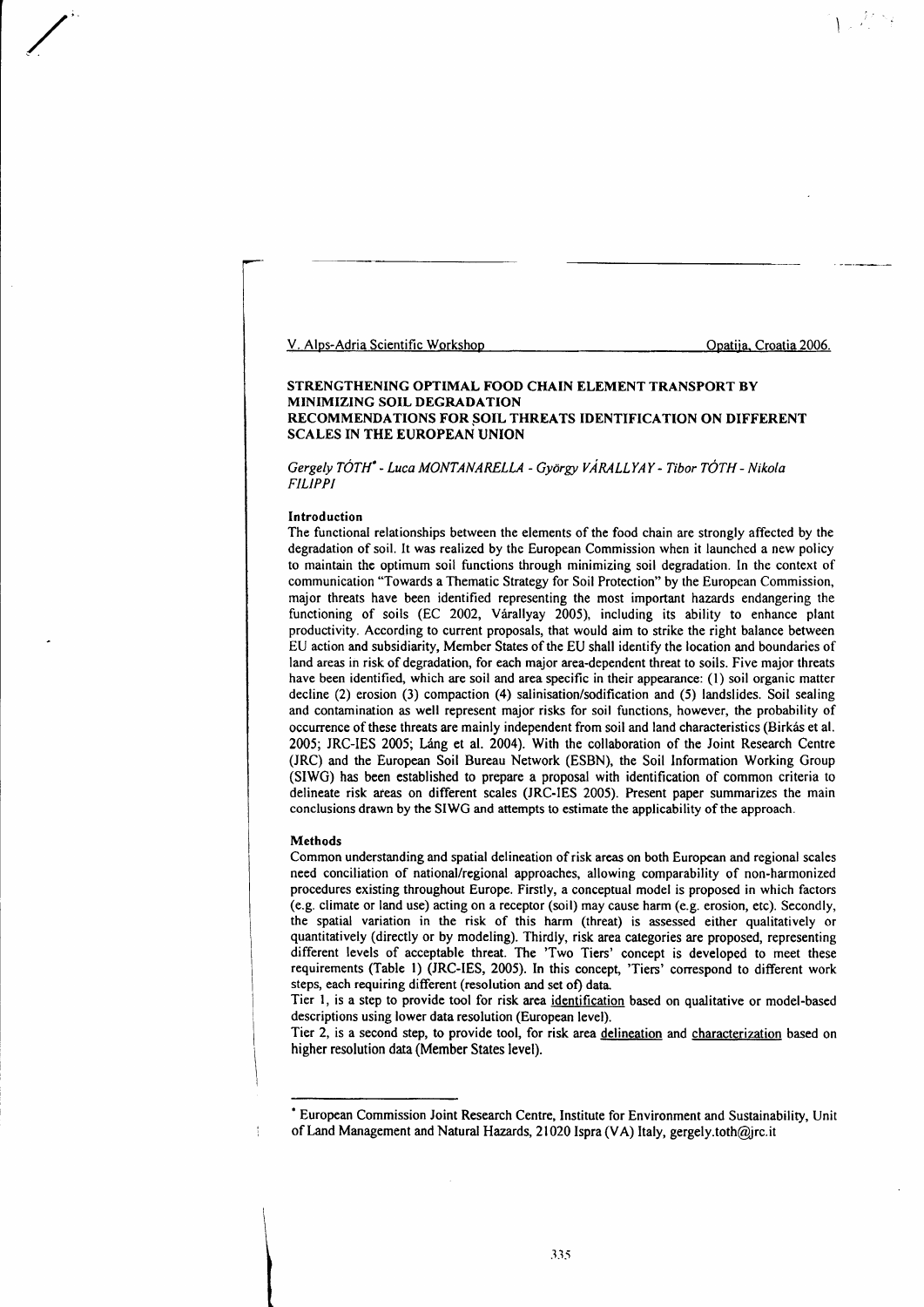I

| Tier   | Target                                                         | <b>Description</b>                         |
|--------|----------------------------------------------------------------|--------------------------------------------|
| Tier 1 | Broad risk zones identification                                | available data at European-level           |
|        | (problem identification and                                    | Geographical scale of                      |
|        | localization)                                                  | 1:1,000,000/1:250,000                      |
|        |                                                                | Soil-specific qualitative approach, and/or |
|        |                                                                | Model-based (pedo-transfer rule)           |
|        |                                                                | approach combined with thresholds          |
|        |                                                                | indicators                                 |
| Tier 2 | Detailed risk zone delineation.                                | Data available/relevant at the Member      |
|        | Measures/implementation                                        | State level (e.g. regional soil maps)      |
|        | plans to protect and/or prevent<br>soils within the risk zones | Qualitative/quantitative/model approach    |

 $Table 1$  Application of the two ties openearly

For each of the five major threats the following conditions have been examined in order to define common criteria of risk identification throughout Europe: identification of factors/hazards related to the threat ("external" factors) characterization of the receptor relevant to the threat (,,internal" soil factors)

performance specification, model selection (with data requirements)

It is suggested that in a first tier to risk area identification, the general area at risk must be derived from existing information (or from data expected to be available soon). The concept can provide broadly defined zones according to the kind of the threat, its severity and risk to appear, within / which specific measures have to be planned to maintain the functioning capacity of soils. Outside these zones, no measures may be taken, and no specific information about soils may needed in this context, given that no proof for the contrary occurs in the second tier assessment. The issue of second tier data quality and map data resolution, political purpose and cost, has to be decided individually by each Member State. However, from a scientific point of view, changes of the state of soils can only be detected if a certain quality of data and models becomes available.

## Results and discussion

The guidelines for risk area identification for each soil threat define common criteria applicable for European and Member State/ regional scales - to identify elements of degradation threats with possible presentation (visualization) options. Data availability and level of detail in the presentation are amongst the most important issues in the common criteria assessment.

lnformation content -- During the common criteria evaluation procedure, most important factors of risk area delineation have bcen idcntified. These factors, on the onc hand represent key elements in assessing/modeling soil threats under different ecological (and management) conditions in Europe, while on the other hand are available at date, or can be produced in reasonable time and costs.

Soil typological unit (soil type), texture, soil organic carbon (concentration and stock) bulk densiry, structure and soil hydraulic properties are those soil parameters required for Tier I assessment. Climate, topography, bedrock, lands cover, tand use, groundwater informatior complete the required dataset.

336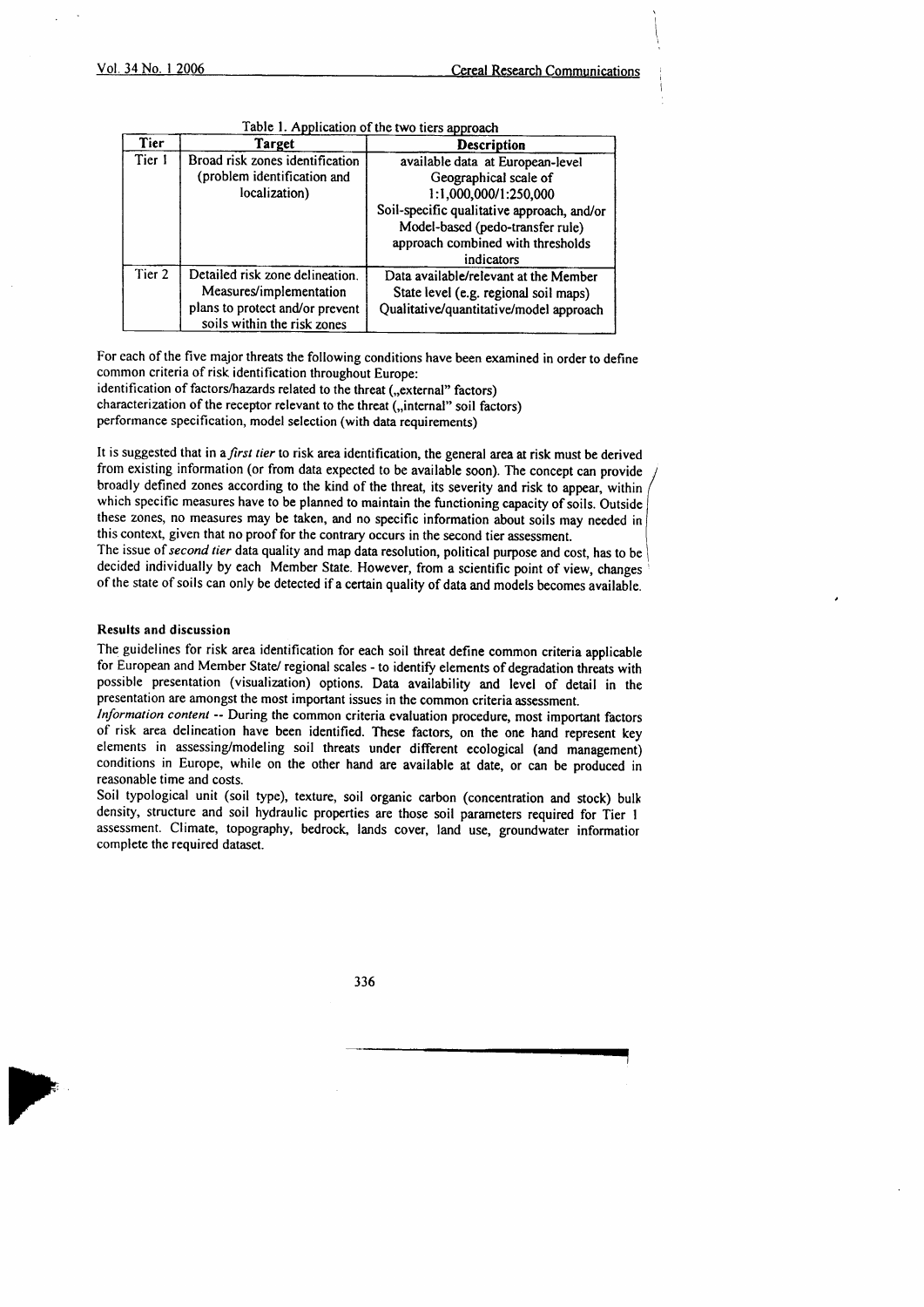V. Alps-Adria Scientific Workshop

Opatija, Croatia 2006.

During Tier 2. assessment national/regional approaches developed in Member States may apply more detailed information, that consist of a wider datasets.

Geographical scale of analysis and data quality -- Soil information at 1:1,000,000 scales is the basic requirement for Tier 1 delineation of risk areas. (Except for landslides, where a specific concept has been developed.) Based on existing continental datasets a first outline of areas for specific assessment can be approached. However, the level of uncertainty of results provided on the basis of the 1:1.000.000 map and possible mismatching with knowledge available in Member States would require the development of the available datasets. A 1:250,000 scaled thematic soil map may provide sufficient background for the Tier 1 identification of risk areas. National databases (with spatial details at 1:250.000 scale or finer) may provide bases for reporting on risk areas in Tier 2 descriptions. Similar to Tier 1 situation, the confidence of assessments (and reports) will largely depend on the detail of the available dataset.

#### **Conclusions**

A proposal for common criteria for delineation of areas in risk of soil degradation has been prepared (JRC-IES 2005). It should be achievable in the further development of the soil thematic strategy to develop a common framework, which attempts to keep the linkage of soil information in EU Member States with pan-European data, and thus provides comparable data, which can be interpreted in a meaningful way not only for the member states, but also for continental-wide Europe. Much effort still have to be conducted to establish an efficient workflow for updating and maintaining thematic layers with highly detailed information, more particularly in a participatory approach, involving bottom-up transfer of spatial information from local to global level. The new "Multiscale European Soil Information System" (Panagos et al. 2006) should be integrated into more comprehensive/multi-layer monitoring and reporting programmes, for example the Commission's Infrastructure for Spatial Information in Europe initiative. In this manner the infrastructure and access to soil information transfer can be developed to assist the protection of the multifunctionality of soils (Van-Camp et al. 2004, Varallyay 2003) and contribute to optimal food chain element transport.